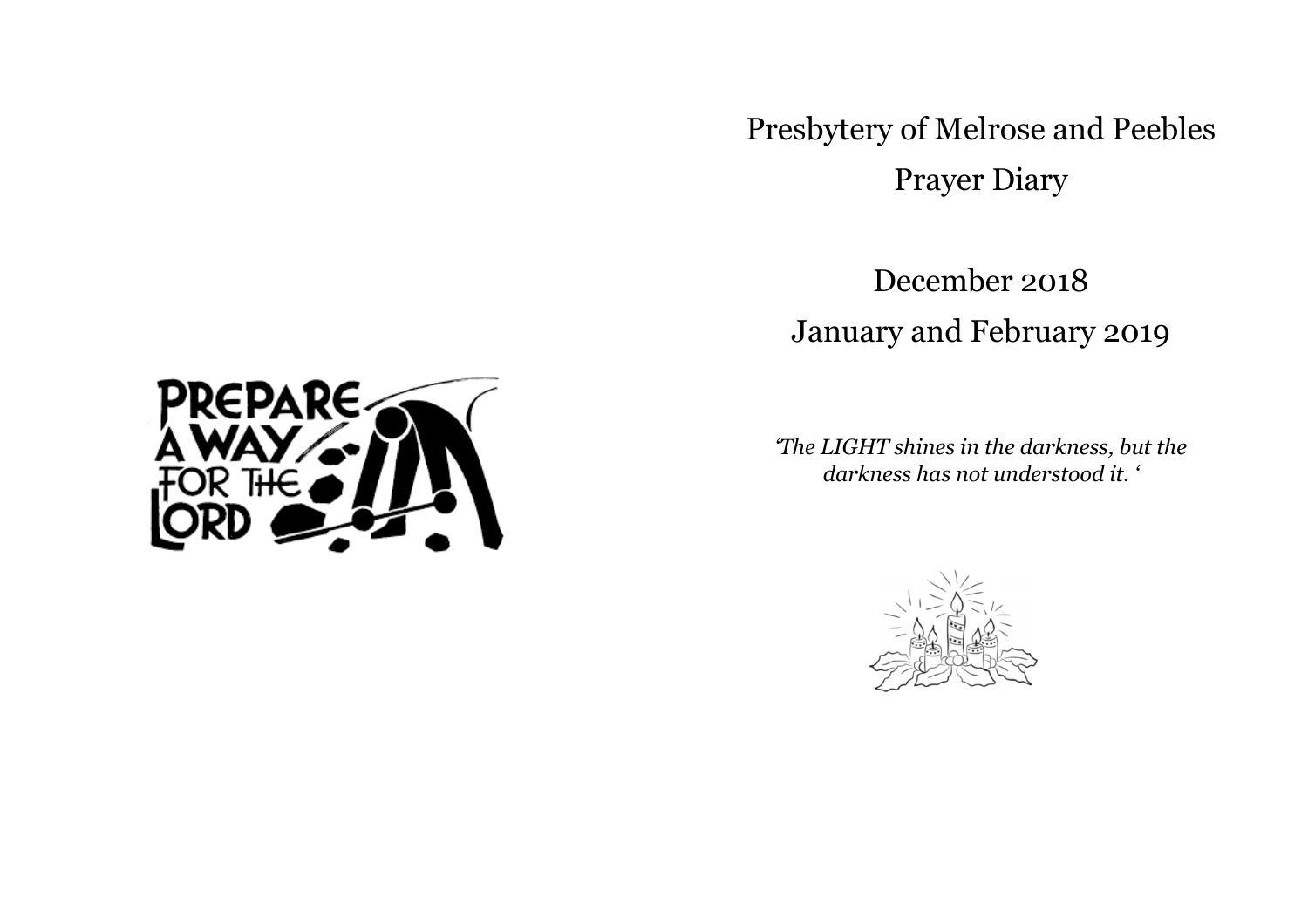*'The time came for the Baby to be born, and she gave birth to her firstborn son. She wrapped Him in cloths and placed Him in a manger. Because there was no room for them in the inn.'* 

(Luke 2: 7 NIV)

Light blazed from the stable.

The shepherds believed,

They went

They saw

And they spread the word.

The Light first dawned on earth in the little town of Bethlehem.

*'Whoever follows ME, shall not walk in darkness, but will have the light of life. '* 

*(John 8: 12)* 

MAY YOU KNOW HIS PRESENCE AND HIS RICH BLESSING AT CHRISTMAS AND IN THE YEAR AHEAD FOR HE IS EMANNUEL, GOD WITH US AND FOR US.

*GOD can pour on the Blessings in astonishing ways so that you are ready for anything and everything,--- more than just ready, to do what needs to be done* 

*As the Psalmist puts it, 'HE threw caution to the winds giving to the needy in reckless abandon.'* 

*HIS 'right living', 'right giving' ways never run out.'* 

2 Corinthians 9: 8-11. The Message.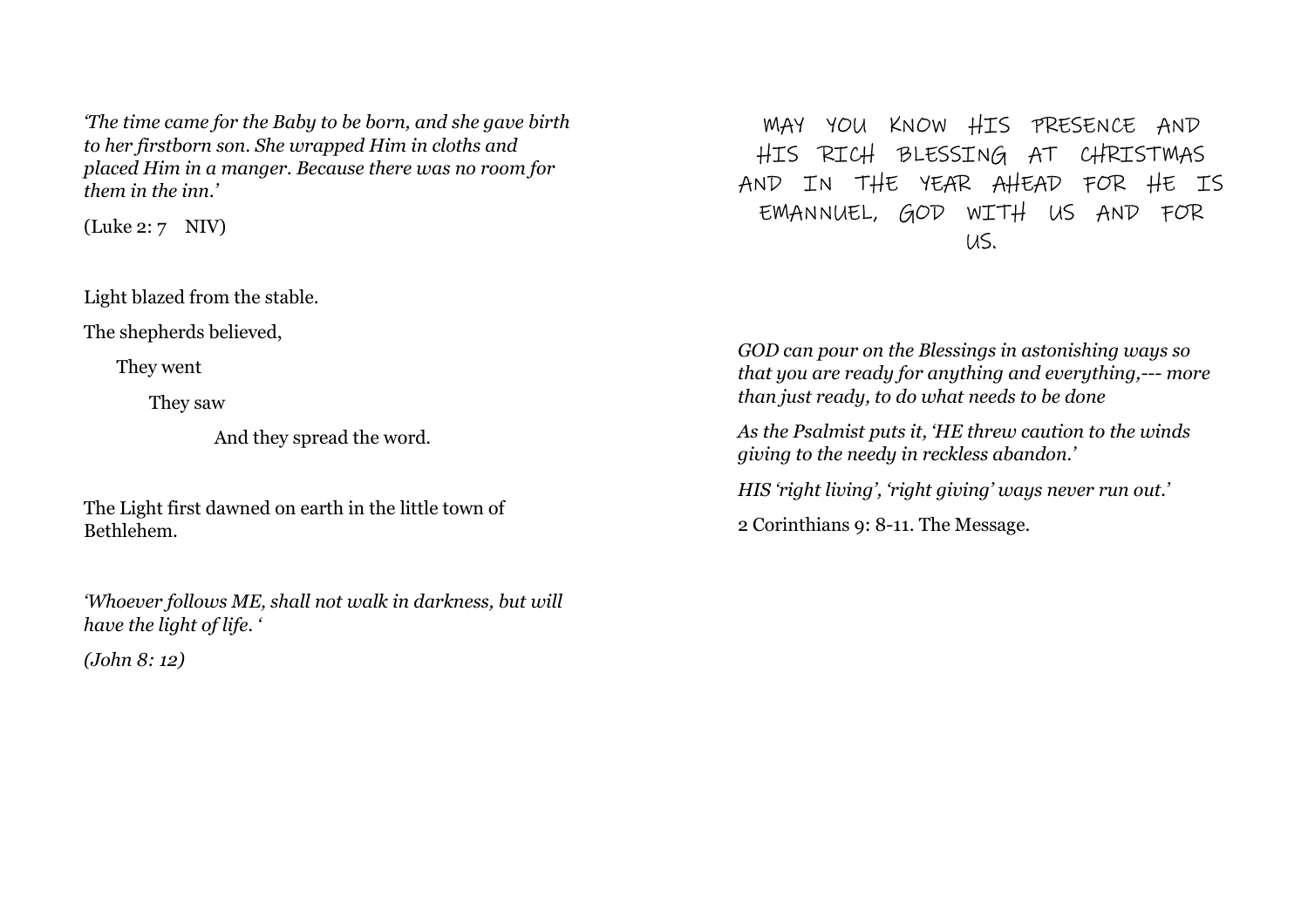Pray for the-Street Patrols on Friday 21st December and the Patrols on Hogmanay in Melrose and Galashiels as well as the Hawick Patrol which will also be out on 21st December.

Pray about the possibility of training early in the New Year regarding Roles and Responsibilities, that there may be sufficient numbers to enable this to go ahead.

#### \*\*\*\*\*\*\*\*\*\*\*\*\*\*\*\*\*\*\*\*\*\*\*\*\*\*\*\*\*\*

Prayer requests from the Charges

#### **December**

*'I am the LIGHT of the world, whoever follows ME shall have the light of life.'* John 8: 12

#### **Stow, St.Mary of Wedale and Heriot.**

Rev. Victoria Linford

Please pray for our Christmas Fair, that it would be well attended and be an enjoyable event for church and community.

Please pray for our 'Year With The Gospels', which is our new programme of worship, beginning in Advent 2018. in which we will be asking, Who is JESUS?, and what does JESUS want us to be as HIS Church in this place and time?



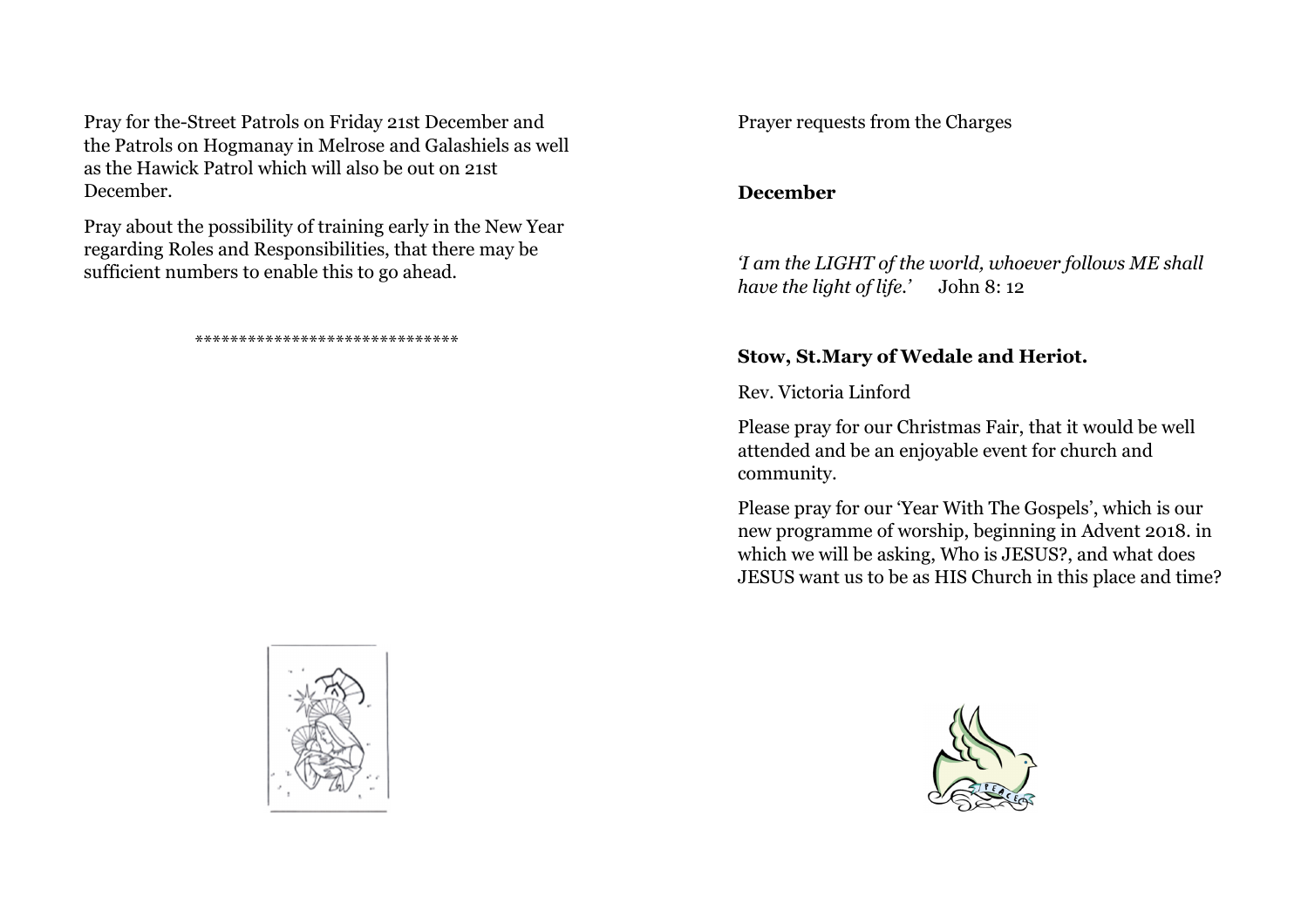### **Rev. Linford – Presbytery Clerk**

Please pray for GOD'S guidance and inspiration in the Presbytery planning process.

Please pray for excellent pastoral care for all, especially for the Pastoral Care for Ministers Teams to be enhanced and for GOD'S comfort for all those in difficulty and a good and swift resolution for all conflicts and complaints.

# **Lyne and Manor and St. Andrews Leckie, Peebles**

Rev. Malcolm Jefferson

Lyne & Manor: Please pray for the visitors who come to the Christmas Day service, and for the church in bearing witness to JESUS as the Light of the world.

St Andrew's Leckie: Please pray for more leaders for the Children's and Youth Work. Please pray for the Christmas services and the outreach at Christmas.

# **Innerleithen, Traquair and Walkerburn**

Interim Moderator; Rev. Dr. Miller Milloy;

Please pray for our Locum, Rev. Sara Embleton as she conducts Christmas services with the local schools, that she might inspire both teachers and children with the wonder of the Incarnation of our LORD.

At this time of Advent and celebration of our LORD'S first Coming, remember especially in prayer those for whom Christmas is a difficult time because of sad associations.

Pray for those known to you who are bound by addictions that they may come to know the CHRIST WHO can set them free.

Pray for those without a job.

Those who look on alone while others celebrate

The homeless and those living in poverty, particularly the children.

# **Street Pastors**

Pray for Duncan Cameron as he heads up this work in the Borders

Pray for good health and strength as well as wisdom and guidance.

Give thanks to GOD for this vital and important work.

Give thanks for people who go along as observers on the street patrols.

Pray that fruit may come from this.

Pray for protection for those going out on patrol and for continued good health.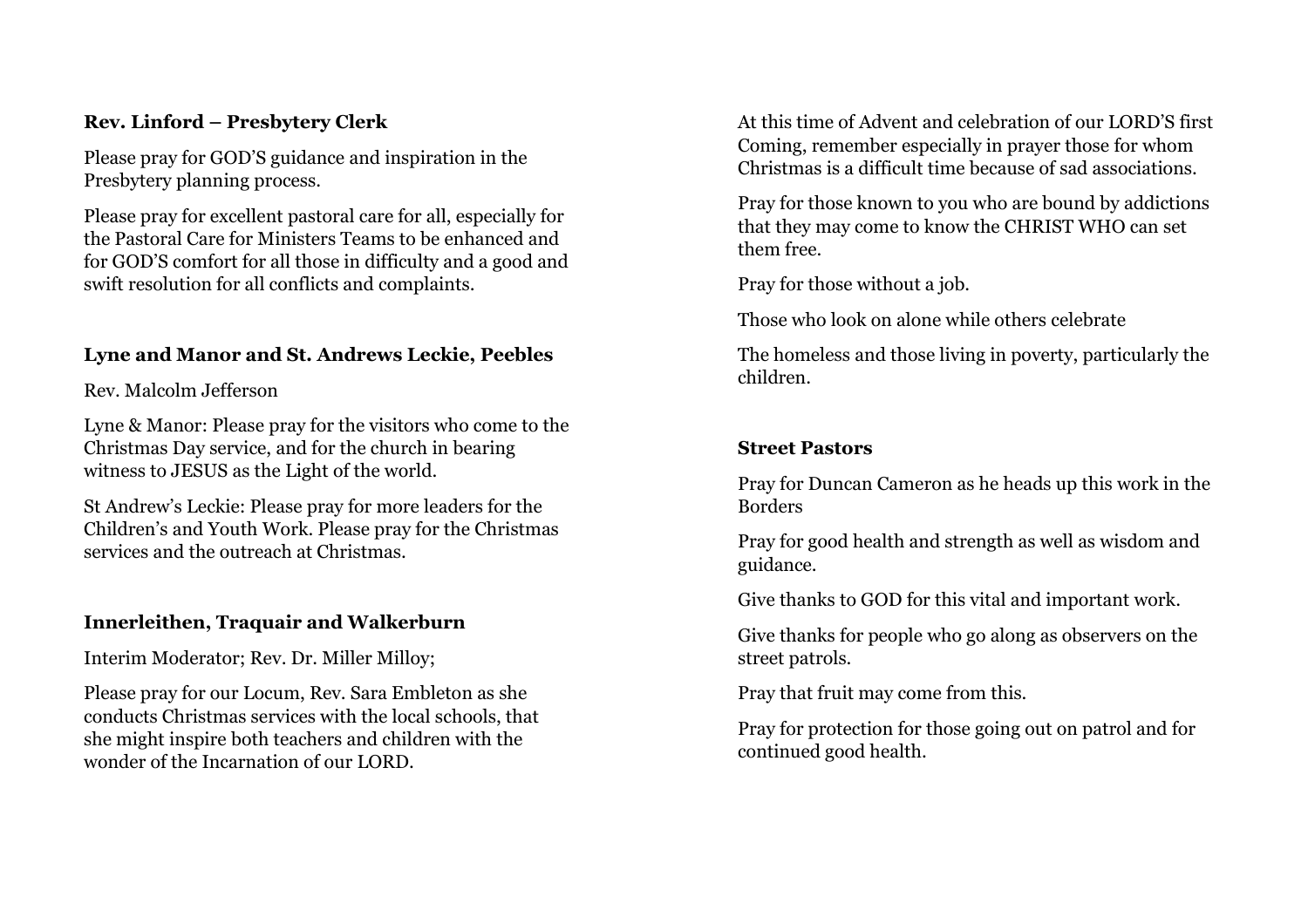#### **PRESBYTERY**

Please pray for those bearing heavy workloads because of their faithful work within Presbytery

Rev. Julie Rennick: Moderator.

Rev. Victoria Linford: Presbytery Clerk.

Mr Fraser Simm: Treasurer

#### **The Conveners of Committees**

Business

Governance

Property and Stewardship

Mission and Service

Vacancy Procedure

Please Pray for our Locums, Reader and Retired Ministers

Give thanks for those who have completed their course in Leading in Worship and pray for their future work and continued study.

Pray for the Guild, for their work within the Church and also in the wider community.

Please pray that as a congregation of GOD'S people, we might be more aware of those in our communities for whom Christmas is not a time of joyous family gatherings, but a time of increased loneliness and that we might reach out in love and support.

Please pray that we may move into the New Year with fresh resolve as a congregation to be a faithful witness to GOD'S love and faithfulness, committed to sharing the Good News of JESUS by all means possible.

#### **Bowden and Melrose**

Rev. Rosemary Frew

Give thanks for our good relationships with Holy Trinity Episcopal church and St. Cuthbert's R.C. church

Give thanks for our coming together on the 11th November and a special service of Remembrance.

Please pray for our invited events over Christmas: our Christmas invitation to the parish, a Nativity Exhibition, Messy Church and the Christingle Service

Give thanks for the invitations to the Carol Services in Bowden and Darnick.

Please pray for an openness to the Good News at the heart of the Christmas Story.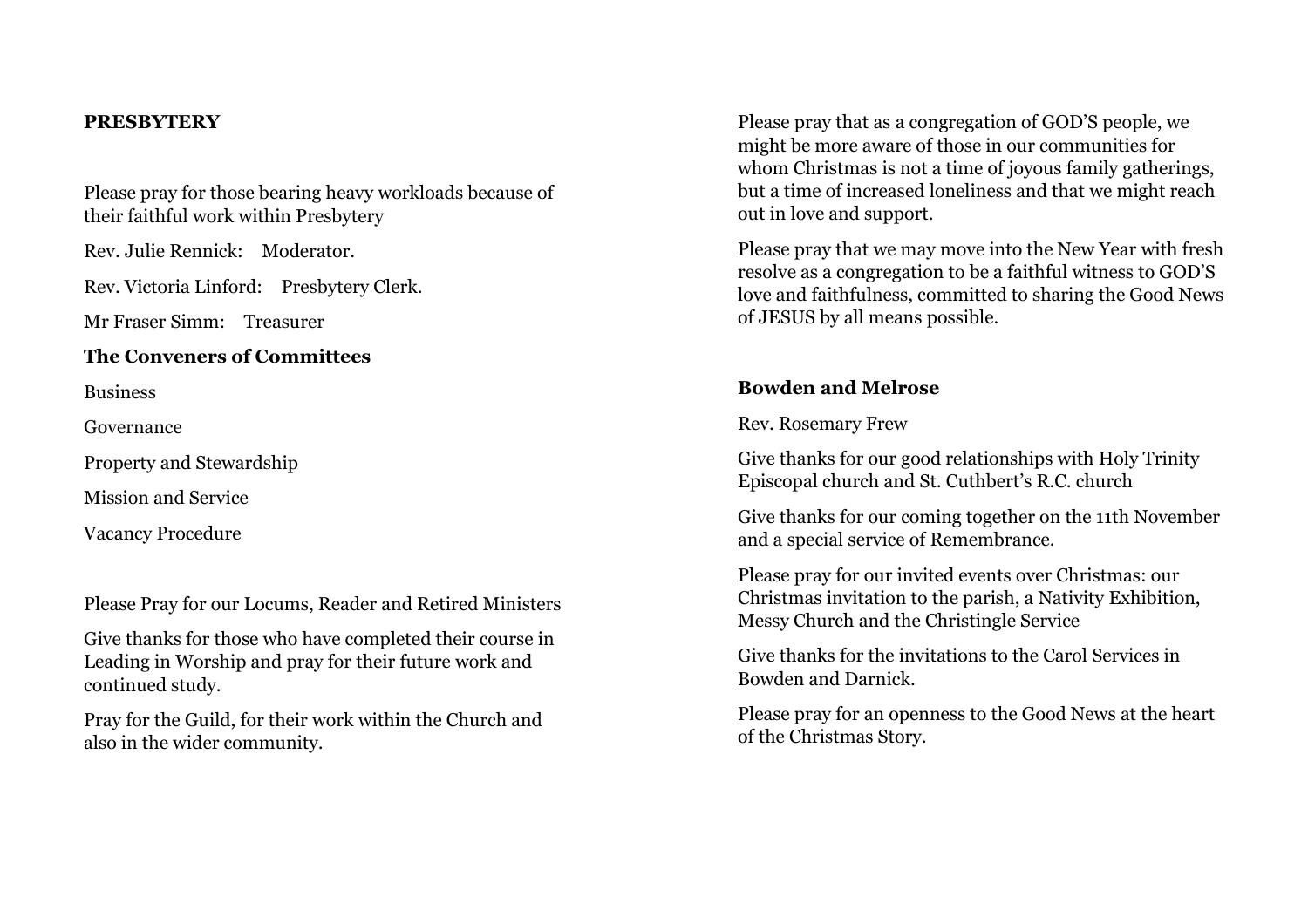# **Caddonfoot l/w Galashiels Trinity**

Rev. Elspeth Harley

Please pray for the ongoing conversations concerning the future of the Church. Please pray for people who are isolated and lonely in the Community, especially at this time of year, that we may reach out to them in prayer and in service.

# **Ettrick and Yarrow**

Interim Moderator: Rev Elspeth Harley

Give thanks for the ministry of Rev. Jim Wallace and for the preaching of David Gallacher while Jim was on holiday.

Please pray for the 'Open Arms' village in Kenya, which is run by David Gallacher and his wife Rachel



### **Borders General Hospital Chaplain**

Rev. Michael Scouler

Please pray concerning Staff shortages to ease the strain due to long hours.

Give thanks to GOD for this vital work.

### **Work Place Chaplain for the Scottish Borders Council**

Rev Joanna Smith

Please pray for Joanna in this relatively new Appointment, for guidance and wisdom as she gets to grips with her remits and for GOD'S Blessing on this work.

Joanna also is involved with services at the BGH Chapel and asks for prayer for the following:

That GOD'S Presence may be felt by the patients, and that more young people will come forward as escorts. (escorting patients from the wards to the Chapel and back again.)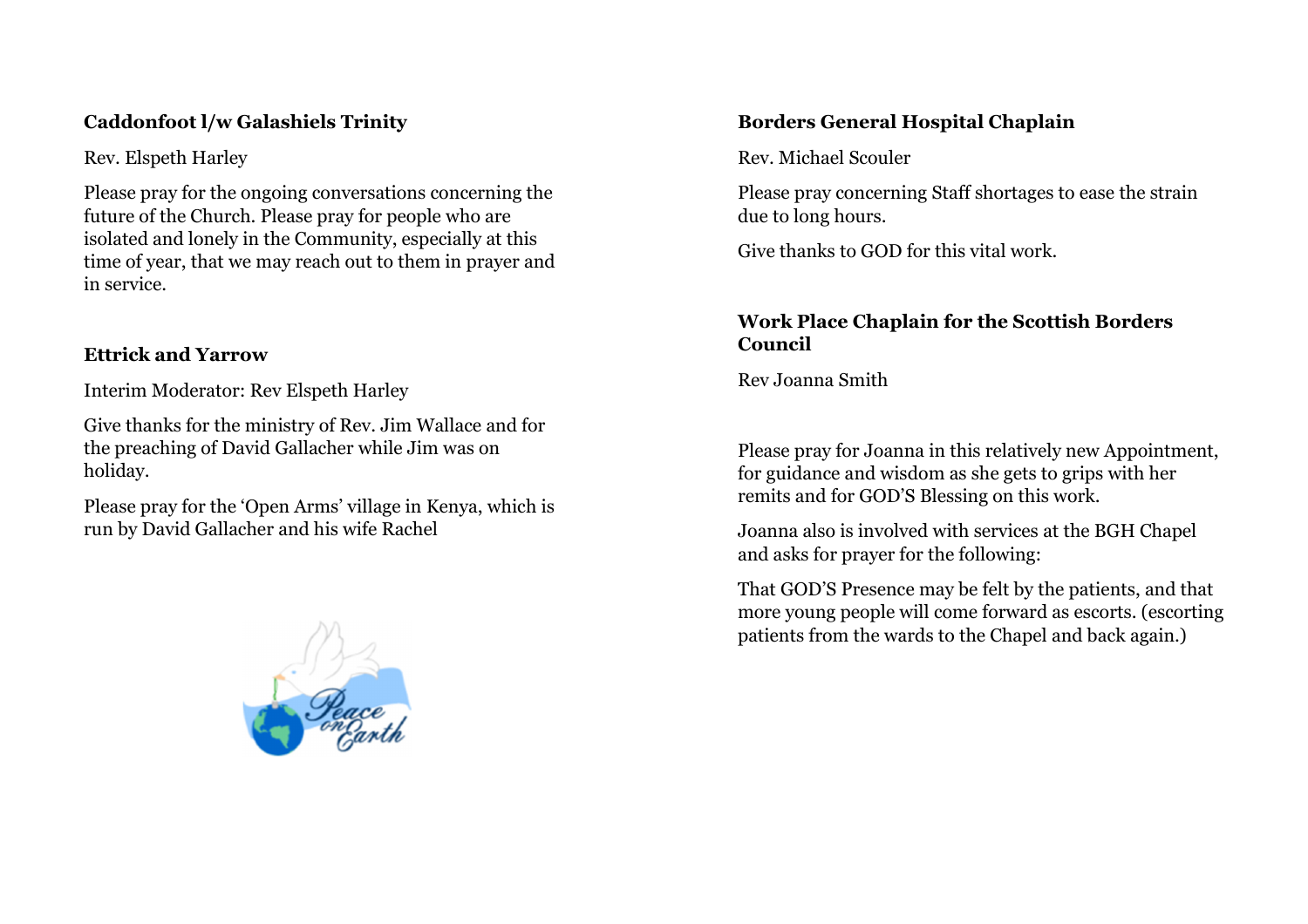#### **Earlston**

Rev. Julie Rennick

Please pray for our work in the Earlston High School. Please pray about the discussions concerning the Presbytery Review.

# **Galashiels Old Parish and St. Pauls l/w Galashiels and St. Johns**

Interim Moderator: Rev. Dr. David Donaldson

Please pray for all the Kirk Sessions in Galashiels as they meet together in conference in ongoing conversations concerning the future of the Church.

# **Ashkirk l/w Selkirk**

### Rev. Margaret Steele

Give thanks for a full Remembrance Service on 11th November. Please pray for continued guidance to know what GOD is saying to us regarding a Children's Family Worker.

Please pray for wisdom in the ongoing conversations concerning the future plan for the Church.

Give thanks for all the work that Fran Selkirk has done over the years as Session Clerk and pray for GOD'S rich Blessing upon her future.

# **Carlops l/w Kirkurd and Newlands l/w West Linton St. Andrews**

Interim Minister: Rev. Stewart McPherson

Please pray for the elders and congregations meeting over December and January with the Transition Support Group as part of the Interim Ministry.

# **JANUARY**

*'Do not be anxious about anything, but in everything, in prayer and petition, with thanksgiving, present your requests to GOD, and the peace of GOD which transcends all understanding, will guard your hearts and your minds in CHRIST JESUS.'* 

Philippians 4: 6.

# **Maxton and Mertoun l/w Newtown l/w St. Boswells**

Rev. Sheila Moir

Give thanks for the ongoing assistance of Fran, our attached Reader in the Charge, as she continues to lead worship and visit members of our community.

Please pray for our Community Choirs as they grow in number and strength under the leadership of our Newtown